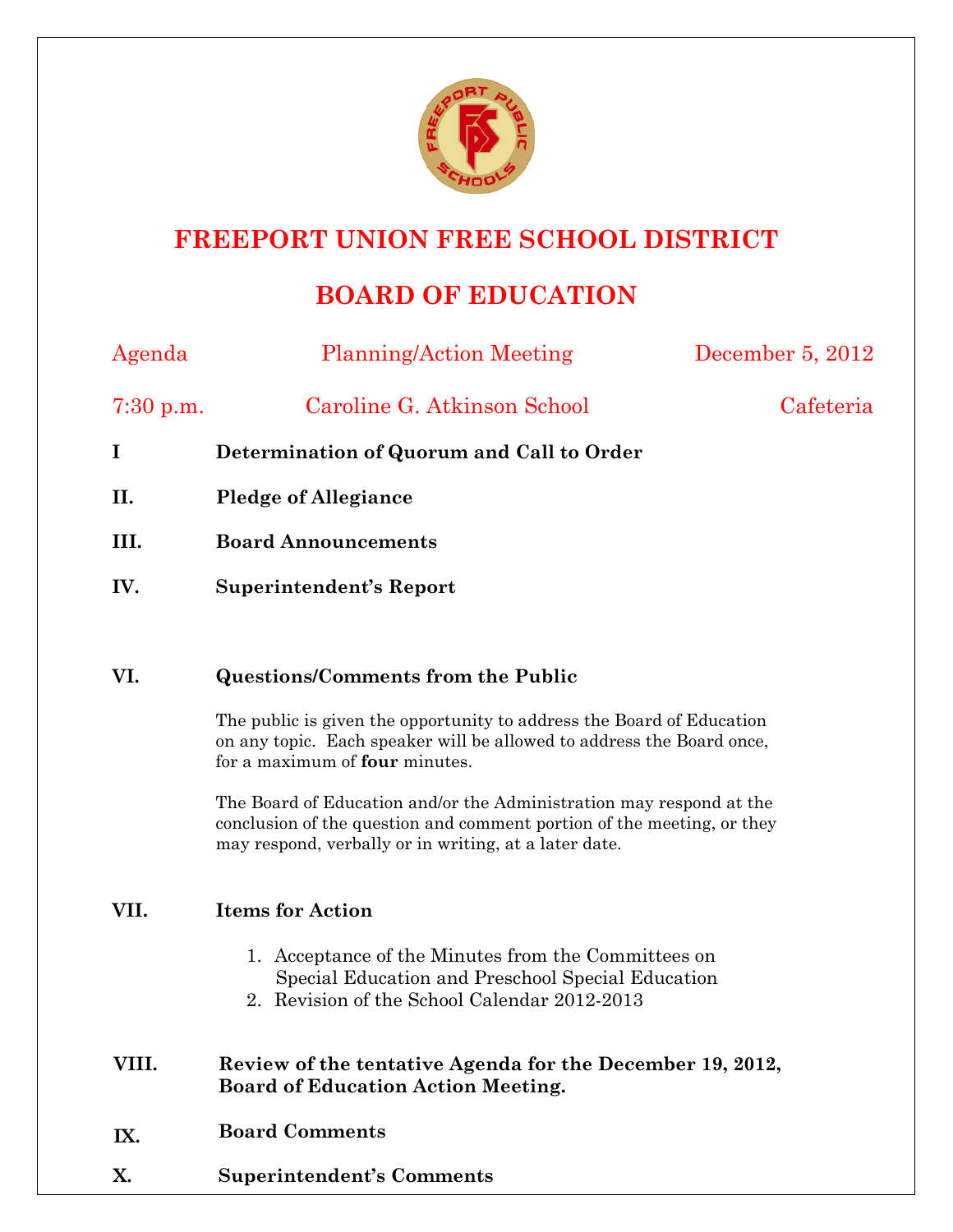*Freeport Union Free School District Board of Education Planning Meeting December 5, 2012* 

### **XI. Adjournment**

### **XII. Next Meeting**

The next meeting of the Board of Education will be held on December 19, 2012, at New Visions School.

All meetings begin at 7:30 p.m. unless otherwise noted.

Register to vote: Monday through Friday between 8:30 a.m. and 3:30 p.m. at the Administration Building, 235 N. Ocean Avenue.

**Visit our website at www.freeportschools.org**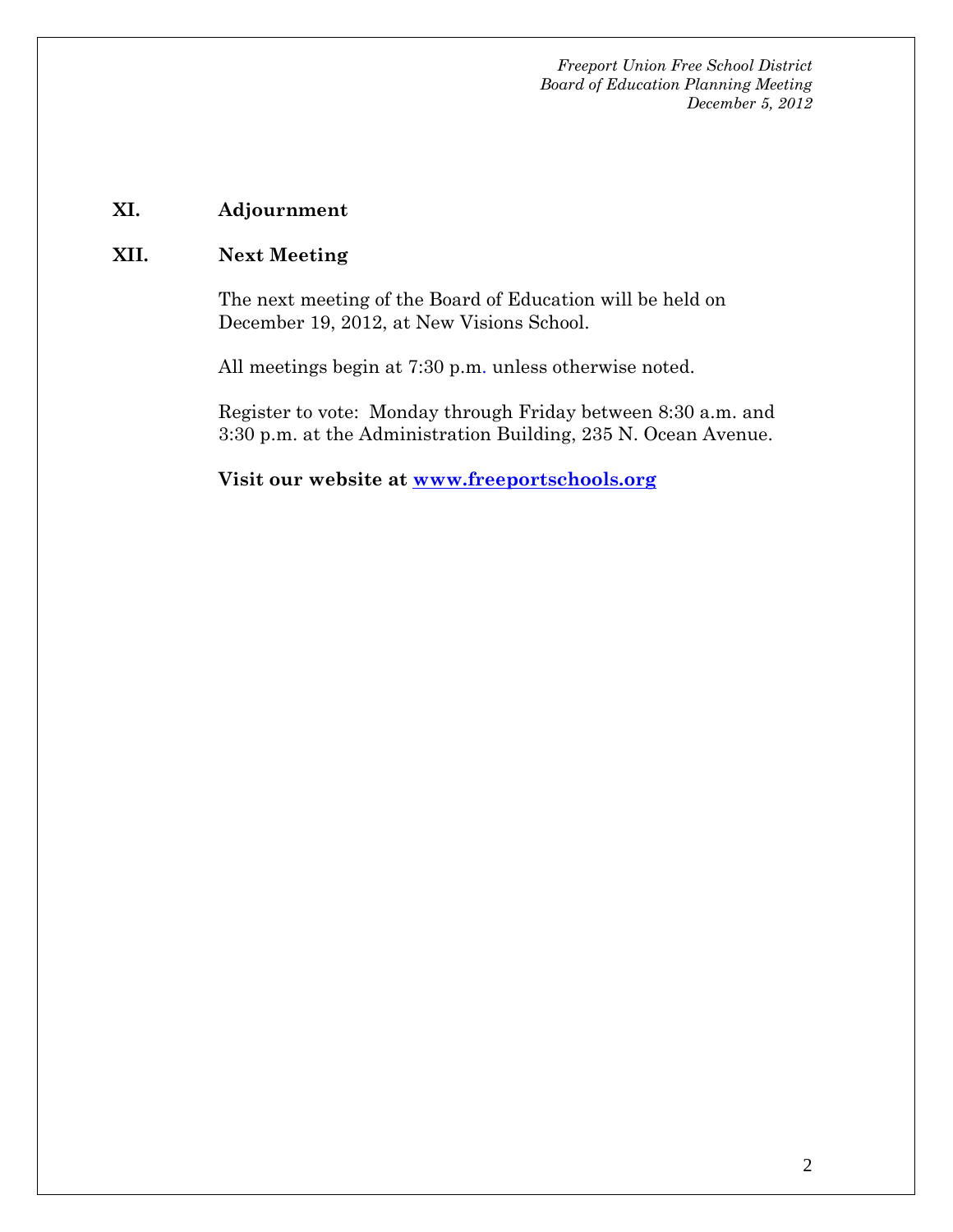*Freeport Union Free School District Board of Education Planning Meeting December 5, 2012* 

### **CSE/CPSE Minutes**

**BE IT RESOLVED,** that the Board of Education of the Freeport Union Free School District hereby accepts the minutes of the meetings of the Committees on Special Education and Preschool Special Education for the following dates:

September 19, 2012.

October 4, 10, 18, 19, 23, 24, 25, 2012.

November 13, 14, 15, 20, 26, 2012.